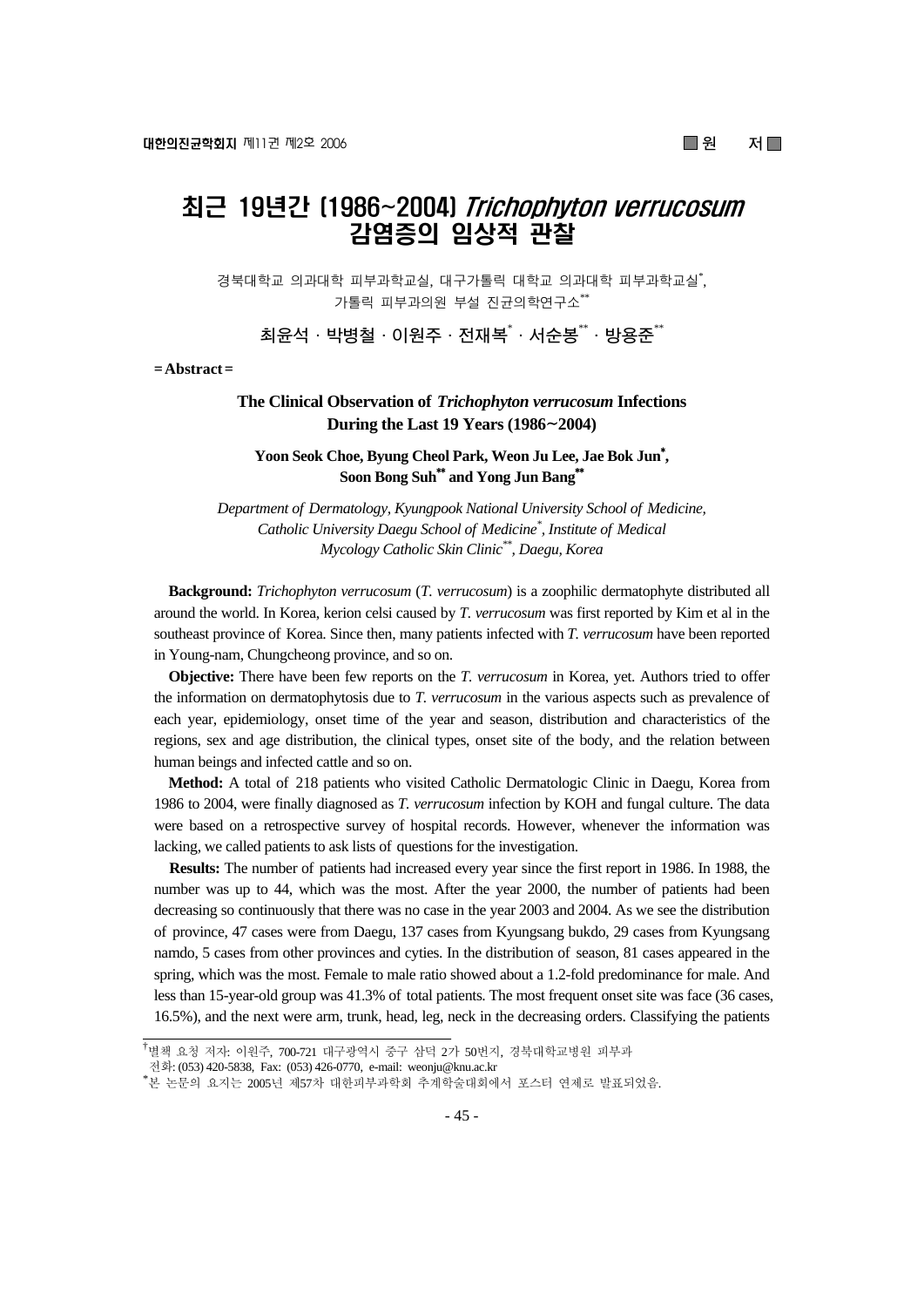by the clinical type, 150 cases (68.8%) were in the tinea circinata type, and the next were kerion celsi type, tinea barbae type, agminated folliculitis type in the decreasing orders. Among 126 cases, 99 patients raised cattle with lesions caused by *T. verrucosum*, 8 patients raise cattle without lesions, 19 patients didn't breed cattle.

**Conclusion:** This investigation is expected to help understand and obtain more information on *T. verrucosum* infection in Korea. **[Kor J Med Mycol 2006; 11(2): 45-53]**

**Key Words:** Clinical observation, *Trichophyton verrucosum*, Cattle

## 서 론

*Trichophyton verrucosum* (이하 *T. verrucosum*)은 오래 전부터 유럽, 캐나다, 미국 등지의 소 백선의 주요 원인균으로서 널리 알려져 있었으나 차차 이들 유행 지역으로부터 소를 수입하는 나라로 번져 현재 에는 전세계적으로 전파되어 소와의 접촉이 많은 농부들에게 감염을 일으키고 있다<sup>1</sup>~<sup>4</sup> . 우리나라는 1962년부터 1974년 동안 뉴질랜드, 캐나다, 미국 등지로부터 많은 젖소를 수입한 이후 전국적으로 낙 농업이 급성장하였는데<sup>5</sup> 1977년 최 등<sup>6</sup>이 경상북도 금릉군의 한 한우 목장에서 집단적으로 발생한 소 백선으로부터 처음으로 *T. verrucosum*을 분리하였다. 사람에서의 감염은 1986년 김 등이 전남 지역에서 한우로부터 전염된 두부 독창의 첫 예를 보고한 후<sup>7</sup>, 대구<sup>8</sup><sup>~</sup>11, 경주12, 대전<sup>13</sup> 지방에서 소수 예만이 보고 되어 있는 상황이다.

이에 저자들은 1986년 7월부터 2004년 12월까 지 대구 가톨릭 피부과 의원을 방문한 환자 중 *T. verrucosum*이 동정된 218명의 환자를 대상으로 연 도별 환자 수, 지역별 분포, 월별 환자 수, 성별 및 연령별 환자 수, 발생 부위, 임상 병형, 가족감염 실태, 감염소와의 접촉력, 치료 방법과 결과 등의 항목으로 나누어 조사하여 우리나라의 *T. verrucosum*의 실태 및 임상적 양상을 알아보기 위해 본 연 구를 시행하였다.

## 대상 및 방법

1986년 1월부터 2004년 12월까지 19년간 가톨릭 피부과 의원에 내원한 환자 중 거주지, 직업, 소와 의 접촉 상태 등을 참고하고 임상 및 진균학적 검사 를 시행하여 *T. verrucosum*에 의한 백선으로 확진된 환자 218명을 대상으로 후향적 관찰을 하였다.

진균학적 검사는 병변에서 채취한 검체를 이용하 여 KOH 검사를 시행하여 모발의 대형 모외생 포자 와 인설의 대형 연쇄상 포자 및 분절 균사를 증명 하고, Potato dextrose-corn meal-tween 80 (PDAC) 배지 에 배양하여 *T. verrucosum*을 동정하였다 (Fig. 1, 2).

#### 결 과

#### 1. 연도별 환자 수

연간 내원 환자 수는 최저 2명, 최고 44명으로 총 218명이었으며 2003, 2004년에는 전무하였다. 이 중 1986년부터 1988년까지 3년 동안의 환자 수가 94명으로 전체의 43.1%를 차지하였고 1989년 이후 는 1994년의 21명을 제외하고는 년 2~13명의 환자 수를 보였다 (Table 1).

#### 2. 지역별 분포

환자 거주지별 분포는 대구광역시에서 47명, 경상 북도에서 137명, 경상남도에서 29명이었고, 이 외의 지역에서 5명이었는데 충북의 영동, 보은이 각각 한 명씩 총 2명이었고, 강원도 춘천시, 서울특별시, 부산광역시가 각각 1명이었다 (Table 2). 대구광역 시에는 시내의 도심지 거주자보다는 교외 지역에서 더 많이 발생했다. 경상북도의 경우 가톨릭 피부과 의원과 거리가 가까운 선산, 칠곡, 군위군 및 경산 시에서 내원한 환자가 많았으며 북부 지역 5개군 (문경, 봉화, 울진, 영양, 영덕)을 제외하고는 전역 에 걸쳐 고르게 분포하였다. 경상남도는 농촌 지역 이 가장 많았으며 도시 주변부, 도시 중심부의 순 이었다.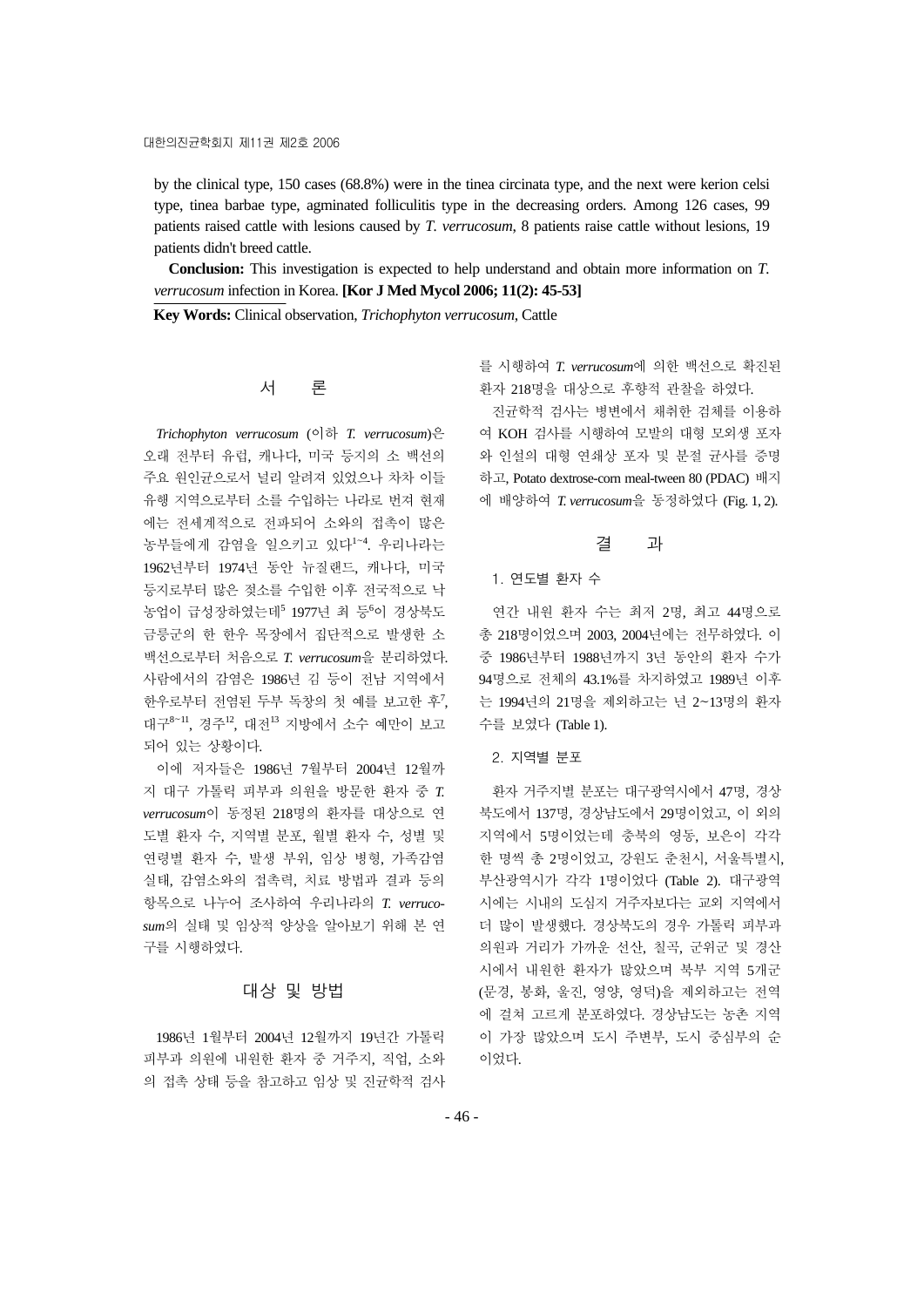#### 3. 월별 환자 수

초진 때를 기준하여 환자의 월별 분포를 보면 3월 에서 5월까지의 봄에 81예 (37.2%)로 가장 많았고, 12월에서 2월까지의 겨울에 58예 (26.6%), 6월에서 8월까지의 여름에 45예 (20.6%), 9월에서 11월까지 의 가을이 34예 (15.6%)였으며, 봄과 겨울철이 139 명으로 전체의 63.8%였다. 월별로는 4월이 35명으 로 가장 많았으며 그 뒤로 3월 (32명), 1월 (23명), 2월 (22명)로 1월에서 4월까지의 분포가 가장 많았 다 (Table 3).

#### 4. 성별 및 연령별 환자 수

총 218명의 환자 중 남자가 97명, 여자가 121명 으로 여자가 많았고, 최저 연령은 1세, 최고 연령은 81세였다. 전체적으로 15세 미만의 환자가 총 218 명 중 90명으로 전 환자의 41.3%였다. 남자의 경우 에는 15세 미만 소아 환자가 49명으로 50.5%였고, 여자는 41명으로 33.9%였으며 두 군의 비는 1.2:1 이었으나 16세 이상 각 연령군에서는 여자가 남자 보다 그 비율이 높아지고 71세 이상 5명은 모두가 여자였다 (Table 4).



**Fig. 1.** KOH examination showed a chain of chlamidospores, the characteristic finding of *Trichophyton verrucosum*.

## 5. 발생 부위

218예 중 얼굴이 82예 (37.6%)로 가장 많았고, 상지 51예 (23.4%), 체간 39예 (17.9%), 두부 35예 (16.1%), 하지 8예 (3.7%), 목 3예 (1.4%)의 순이었 으며 대다수가 노출 부위였다 (Table 5). 연령별로는 15세 미만의 소아는 남녀 모두가 얼굴, 체간, 두부 에 호발하고 사지에는 상대적으로 적었다. 그러나, 15세 이상의 성인 연령층에서는 남녀 모두가 상지, 얼굴과 체간에 호발하였는데, 두부에는 남자에게서



**Fig. 2.** After 4 weeks incubation in potato dextrosecorn meal-tween 80 (PDAC), slowly growing yellowishwhite velvety and verrucoid colonies were shown.

| Year            | 986 | 1987 | 1988 | 1989 | 1990         | 1991 | 1992 | 1993 | 1994 | 1995  |
|-----------------|-----|------|------|------|--------------|------|------|------|------|-------|
| No. of patients | 16  | 34   | 44   | 10   | <sub>0</sub> |      |      | Q    | 21   |       |
| Year            | 996 | 1997 | 1998 | 1999 | 2000         | 2001 | 2002 | 2003 | 2004 | Total |
| No. of patients |     |      | ١í   |      |              |      |      |      |      | 218   |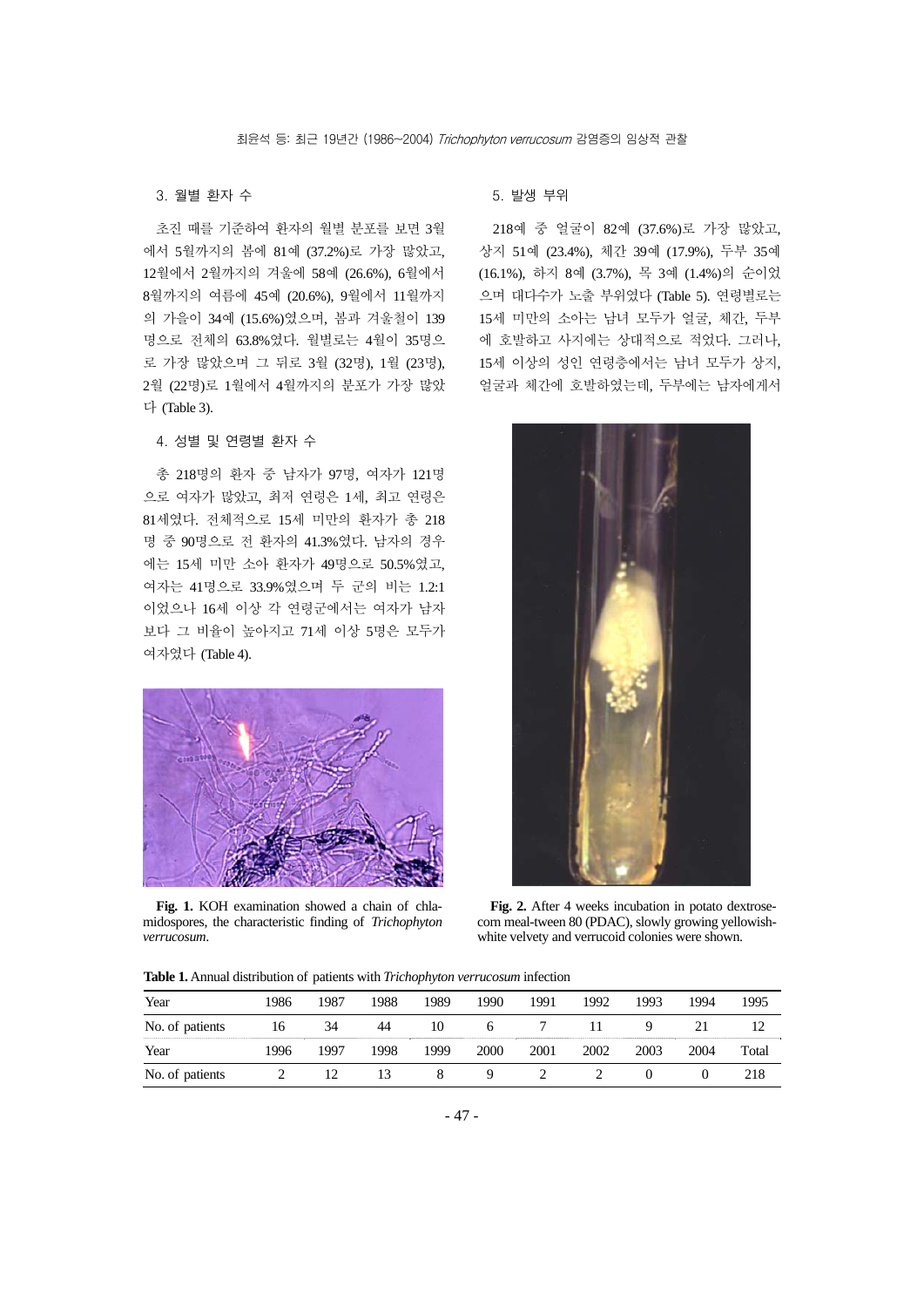**Table 2.** Area distribution of patients with *Trichophyton verrucosum* infection and number of region (Dong)

| Area                |     | No. of Patients No. of Regions |
|---------------------|-----|--------------------------------|
| Daegu               | 47  | 24                             |
| Kyungsang bukdo     | 137 | 101                            |
| Kyungsang namdo     | 29  | 23                             |
| Others <sup>*</sup> | 5   | 5                              |
| Total               | 218 | 153                            |

\* Others: Chungcheong (Yeongdong, Boeun), Gangwon (Chuncheon), Seoul, Busan

**Table 3.** Monthly and seasonal distribution of patients with *Trichophyton verrucosum* infection

| Season | Month | No. of Patients $(\%)$ Total $(\%)$ |           |
|--------|-------|-------------------------------------|-----------|
|        | Mar.  | 32 (14.7)                           |           |
| Spring | Apr.  | 35(16.1)                            | 81 (37.2) |
|        | May   | 14 ( 6.4)                           |           |
|        | Jun.  | 10(4.6)                             |           |
| Summer | Jul.  | 19 (8.7)                            | 45 (20.6) |
|        | Aug.  | 16(7.3)                             |           |
|        | Sep.  | 17 ( 7.8)                           |           |
| Autumn | Oct.  | 9(4.1)                              | 34 (15.6) |
|        | Nov.  | 8 ( 3.7)                            |           |
|        | Dec.  | 13(6.0)                             |           |
| Winter | Jan.  | 23(10.6)                            | 58 (26.6) |
|        | Feb.  | 22(10.1)                            |           |

발생하지 않았고 체간에는 여자가 남자보다 4배 많 았다. 특히 15세 미만에서 사지의 발생은 17예였으 며 총 90명 중 18.9%를 차지하였으나, 15세 이상 연 령에서는 사지가 42명으로 총 128명 중 32.8%를 차 지하였고, 남녀간에는 차이가 없었다. 그리고 15세 미만 소아에서는 성인에 비해 손등에 발생한 예가 없었다.

6. 임상 병형

218명의 임상 병형은 tinea circinata형이 150예 (68.8%), agminated folliculitis형이 5예 (2.3%), tinea barbae형이 9예 (4.1%), kerion celsi형이 21예 (9.6%),

|  | <b>Table 4.</b> Age and sex distribution of 218 patients with |  |  |
|--|---------------------------------------------------------------|--|--|
|  | Trichophyton verrucosum infection                             |  |  |

| Age       | Male $(\%)$ | Female (%)  | Total $(\%)$ |
|-----------|-------------|-------------|--------------|
| $\leq 5$  | 18 (18.6)   | 12(9.9)     | 30 (13.8)    |
| $6 - 10$  | 15(15.5)    | 21 (17.4)   | 36(16.5)     |
| $11 - 15$ | 16(16.5)    | 8 ( 6.6)    | 24 (11.0)    |
| $16 - 20$ | $6(-6.2)$   | 13(10.7)    | 19(8.7)      |
| $21 - 30$ | 5(5.2)      | 16(13.2)    | 21(9.6)      |
| $31 - 40$ | 11(11.3)    | 13(10.7)    | 24 (11.0)    |
| $41 - 50$ | 11 (11.3)   | 13(10.7)    | 24 (11.0)    |
| $51 - 60$ | 9 ( 9.3)    | 13(10.7)    | 22(10.1)     |
| $61 - 70$ | $6(-6.2)$   | 7 ( 5.8)    | 13(6.0)      |
| $71 \leq$ | 0(0.0)      | $5(-4.1)$   | 5(2.3)       |
| Total     | 97 (100.0)  | 121 (100.0) | 218 (100.0)  |

**Table 5.** Distribution of onset sites with *Trichophyton verrucosum* according to sex and age

| Site        |    | Children<br>$(\leq15)$ |          | <b>Adults</b><br>$(\geq 16)$ | Total $(\%)$ |  |
|-------------|----|------------------------|----------|------------------------------|--------------|--|
| Affected    |    | Male Female            |          | Male Female                  |              |  |
| Scalp       | 16 | 12                     | 1        | 6                            | 35(16.1)     |  |
| Face        | 21 | 12                     | 22       | 27                           | 82 (37.6)    |  |
| <b>Neck</b> | 0  | 1                      | $\theta$ | 2                            | 1.4)<br>3 (  |  |
| Trunk       | 5  | 6                      | 5        | 23                           | 39 (<br>1.8  |  |
| Arm         | 6  | 8                      | 19       | 18                           | 51 (23.4)    |  |
| Leg         | 1  | 2                      | 2        | 3                            | 8 ( 3.7)     |  |
| Total       | 49 | 41                     | 49       | 79                           | 218 (100.0)  |  |

kerion celsi와 tinea circinata 복합형이 8예 (3.7%), kerion celsi와 agminated folliculitis 복합형이 1예 (0.5%), agminated folliculitis와 tinea circinata 복합형 이 3예 (1.4%)였으며 남자에서만 볼 수 있는 tinea barbae형 외에는 성별과 병형에 따른 발생빈도에는 큰 차이가 없었다 (Table 6). Tinea circinata형은 사지 와 몸통에 크고 경계가 명확한 둥근 염증성 환상 병 변을 보였다. 단발하는 예는 적었고 대부분이 2개 이상 다발하였으며 지름이 2 cm 이상이었다. 안면 에 발생한 예는 tinea circinata형이 많았으나 체부의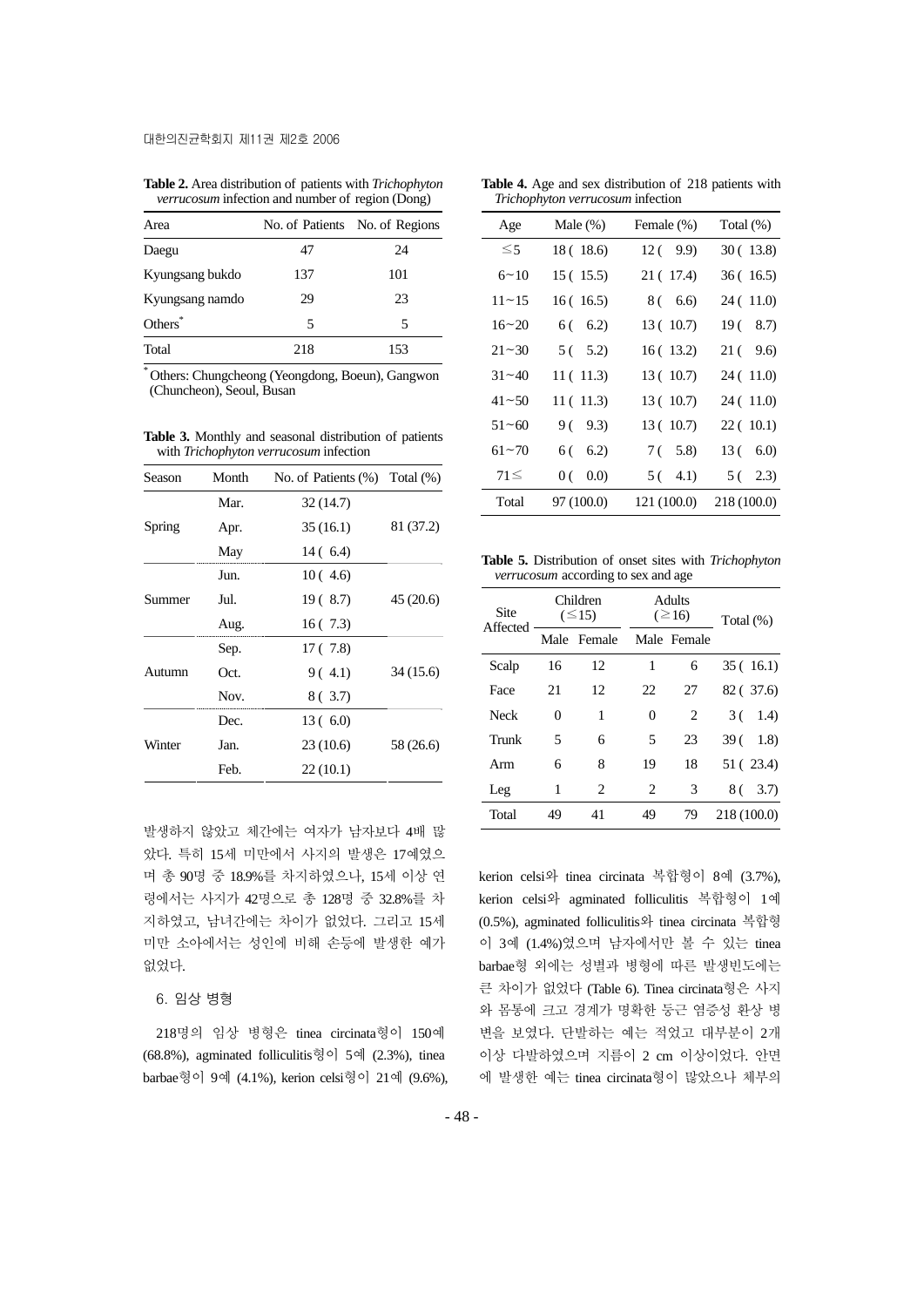| Male<br>$(\%)$ | Female<br>(% ) | Total<br>(% )           |  |
|----------------|----------------|-------------------------|--|
| 68 (70.1)      |                | 97 (80.2) 150 (68.8)    |  |
|                |                | 5(2.3)                  |  |
| 9(9.3)         | 0(0.0)         | 9(4.1)                  |  |
| 12(12.4)       | 15(12.4)       | 21(9.6)                 |  |
|                | 3(3.3)         | 8(3.7)                  |  |
| 1(1.0)         | 0(0.0)         | 1(0.5)                  |  |
| 1(1.0)         | 2(1.7)         | 3(1.4)                  |  |
| 97<br>(100.0)  | 121<br>(100.0) | 218<br>(100.0)          |  |
|                |                | 2(2.1) 3(2.5)<br>4(4.1) |  |

**Table 6.** Incidence of *Trichophyton verrucosum* according to sex and clinical type

것에 비해 염증이 경미하고 전체 안면에 소구진과 인설을 형성하여 홍반성 루프스, 주사 및 접촉 피부 염과 유사한 양상을 보였다. Agminated folliculitis형, tinea barbae형, kerion celsi형은 농양, 가피 등 염증 증상이 심하였고 다발성으로 나타났다.

#### 7. 가족감염

가족력에 대한 문진에서 응답한 148예 중 46예 (31.1%)에서 가족감염이 있었다. 이 중 부부감염이 5예, 조부감염이 2예, 조모감염 2예, 부모감염 3예, 부 3예, 모 8예, 부모와 형제 동시 감염이 4예, 모 와 형제 동시감염이 1예, 전 가족감염이 3예, 형제 감염이 13예였다.

#### 8. 소와의 접촉력

환자 126명에 대하여 소의 백선 발병 유무에 대 해 문진한 결과 소 백선이 있는 예가 99예 (78.5%), 소 백선이 없는 예가 8예 (6.4%), 소를 사육하지 않 는 예가 19예 (15.1%)였다. 백선증을 앓고 있는 소 를 사육하는 환자 중 73예 (57.9%)에서 소와의 접 촉력이 있었고, 26예 (20.6%)에서는 접촉력이 없었 으며 남녀간의 큰 차이는 없었다. 그러나 백선증이 없는 건강한 소를 사육하는 환자 8예와 소를 사육하 지 않는 19예에서는 여자가 남자보다 3배 이상 많 았다 (Table 7).

**Table 7.** Incidence of *Trichophyton verrucosum* according to history of contact with cow

|                              | Male | Female Total |     |
|------------------------------|------|--------------|-----|
| Family with infected cow     |      |              |     |
| Positive contact history     | 38   | 35           | 73  |
| Negative contact history     | 14   | 12           | 26  |
| Family with only healthy cow | 2    | 6            | 8   |
| Family without cow           | 4    | 15           | 19  |
| Total                        | 58   |              | 126 |

## 9. 치 료

218예의 환자에서의 치료를 보면 griseofulvin 150 예, terbinafine 20예, itraconazole 15예, ketoconazole 5 예 등의 내복 항진균제를 대부분 사용하였으며 국 소치료만 한 경우도 5예 있었다. 국소 항진균제 치 료를 대부분 병용하였으며, 심한 염증에는 steroid 병용 요법, 2차 감염에는 항생제를 사용하였고 환자 에 따라 1주에서 최장 65일간 치료하였다.

## 고 찰

*T. verrucosum*은 1893년 Sabouraud14에 의해 기술 되고, 1902년 Bodin15에 의해 명명되었다. 이들은 실 온에서 배양하면 성장속도가 느리고, 집락의 모양은 Sabouraud dextrose agar에서 솜털양 표면에 주름지 고 융기된 미백색의 집락 모습과 나뭇가지 모양으 로 퍼지는 양상으로 나타난다<sup>16,17</sup>. KOH 검사상 후 막포자와 연쇄상 균사7,9,10,12,18,19를 특징적으로 관찰 할 수 있으며, 모외상균으로서 모발 천공 검사에는 음성20, 양성16,21이 모두 나타난다. 병변부에 Wood 등을 비추었을 때, 소에서는 일반적으로 양성 소견 을, 인체에서는 음성 소견을 보인다고 알려져 있으 나<sup>2</sup> , 인체에서도 초기에서는 양성 소견을 보일 수 있다 $7.$ 

임상 양상은 소에서는 주로 안면, 눈 주위, 두부 등의 부위에 희고 두꺼운 가피성 인설'과 탈모반으 로 나타나며, 인체에서는 병변 전체에 미만성으로 염증과 삼출이 심한 융합성 원형 판 및 두부 독창으 로 나타난다.

대부분은 소 백선과의 접촉으로 발생한다고 하나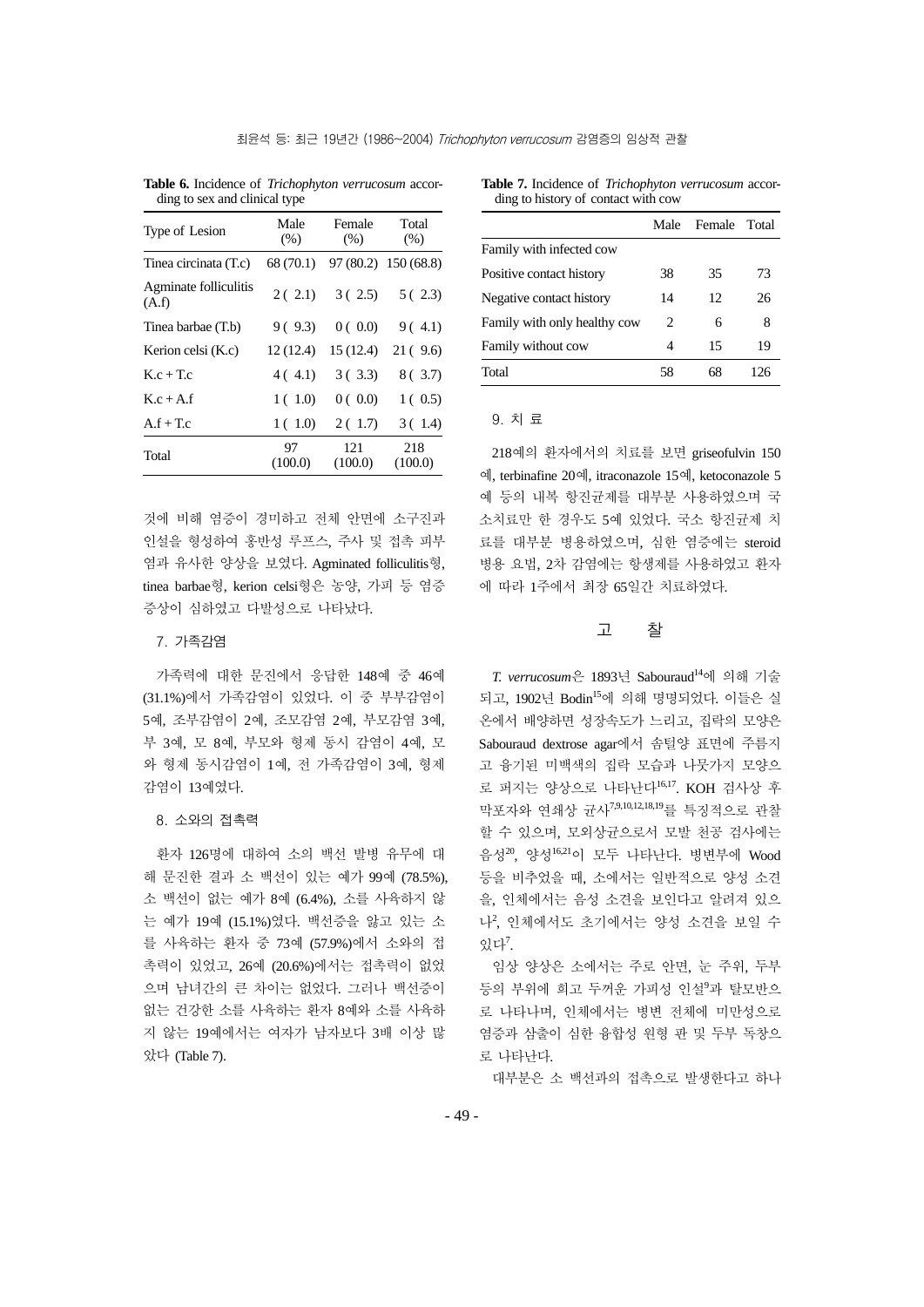국내에서는 이 균이 어느 때부터 어떠한 경로로 만 연되었는지는 밝혀지지 않고 있다. 다만 1977년<sup>6</sup>과  $1978$ 년 $^{22}$ , 백선증을 앓고 있는 소로부터 균이 분리 되었고, 그로부터 8년 후 사람에 대한 감염예가 보 고<sup>7</sup> 되었다는 점과 1962년부터 1974년까지 외국으로 부터 젖소를 수입함으로써 집단 사육하는 낙농가가 늘어나고 있는<sup>5</sup> 시기에 소와 사람의 감염증이 갑자 기 증가한 점으로 보아 *T. verrucosum*이 유행하고 있는 나라로부터 수입된 소를 통하여 들어온 외래 균주일 가능성이 많다. 일본에서도 이런 경로를 통 하여 전파된 우리의 실정과 비슷하였다<sup>23</sup>.

1986년에 광주에서 처음으로 보고된 후<sup>7</sup>, 대구 가 톨릭 피부과 의원에서도 1986년 7월에 첫 환자가 발견되었고, 그 이후 꾸준히 증가하여 6개월간 14 예, 1987년에는 34예, 1988년에는 44예로 가장 많이 발견되었으며, 이후 매년 많으면 21예, 적으면 2예 로 소폭의 등락을 하다가 2000년 이후에는 현저히 감소하여 2003년과 2004년에는 한 예도 발견되지 않았다. 그 이유는 농가에서 감염된 소와 접촉함으 로써 병변이 생긴다는 인식이 높아져 소와의 접촉 을 조심하고, 또 농촌 주거환경 및 소 사육 환경이 개선되어 그 수가 감소한 것으로 추측된다.

218명의 환자는 대구를 중심으로 경북, 경남, 부 산, 충청, 서울, 강원 지방까지 분포되어 있었고, 146개의 동과 리에서 환자가 발생한 것으로 나타나 소를 사육하는 어느 지방에서나 광범위하게 전국적 으로 발생하고 있다고 추정할 수 있었다. 만연된 소 백선에도 불구하고 각 지역에서 소수의 인체감염 보 고만 있는 것은<sup>7</sup>~<sup>13</sup> 환자가 주로 농촌에 한정되므로 볼 기회가 적고, 자연 치유되는 경우도 있으며, 일 반 약국에서도 항진균제의 구입이 용이하여 도시 피부과 전문의에게까지 올 기회가 적기 때문이라 생 각되며 특히 이 *T. verrucosum* 균주는 실온에서 성 장속도가 느려 최소한 4주간 배양하여야 그 성장 유무를 확인할 수 있고 균의 오염으로 분리, 동정 하기가 쉽지 않으므로 *T. verrucosum* 감염증이라고 확진하지 못하는 것도 그 이유로 생각된다.

발병계절은 10월부터 6월까지 겨울과 봄에 호발 하는 것으로 보고되고 있으며 소의 발병과 밀접한 관계가 있다. Takahashi 등<sup>24</sup>은 41예 중 40예가 11월 에서 4월에, Aoyagi 등25은 11예 전 예가 12월에서

3월에, Kubo 등<sup>26</sup>은 58예 중 47예가 12월에서 6월에 발생했는데 비해 저자들의 예는 218예 중 112예가 1~4월에 발생하였고 봄 81예 (37.2%), 겨울 50예 (26.6%), 여름 45예 (20.6%), 가을 34예 (15.6%)로 비 교적 사계절 고르게 환자를 볼 수 있었다. 우리나라 의 소 사육 시설은 연중 일광 노출이 부족하고 불결 한 축사에 집단 사육을 함으로써 소들간에 서로 접 촉 기회가 많은데다가, 축사 내에 떨어진 털과 인설 에 기생하는 균이 1년 이상 생존할 수가 있고 한번 백선이 만연하면 근절하기가 어렵기 때문에 여름과 가을에도 환자가 지속되는 이유라고 생각된다.

*T. verrucosum* 감염에 대한 감수성은 성별과 연령 과는 무관하다고 하나 접촉빈도에 따라 청장년과 소아에 호발하며 50세 이상의 고령자는 적다고 알려 져 있다. 저자들의 예에서는 남자가 97예 (44.5%), 여자가 121예 (55.5%)로 여자가 1.2배 정도 많았는데 구미에는 남자가 여자보다 2.3배 정도 많거나<sup>27</sup> 비 슷하였고 $^{28}$ , Kawagish 등 $^{29}$ , Sakai 등 $^{30}$ , Aoyagi 등 $^{25}$ 은 남자가 2배나 많다고 하였으나 Takahashi 등<sup>24</sup>은 남 자가 27예, 여자가 35예로 여자가 1.3배 정도 많은 것으로 보고하여 저자들의 예와 비슷하였다. 연령별 로는 남자는 소아가 많은데 비해 여자에서는 활동력 이 많은 청장년에 많았는데, 부녀자들이 가정에서 농사일에 적극적으로 참여함으로써 접촉 기회가 많 은데서 기인된다고 생각된다. Takahashi 등<sup>18</sup>도 20~ 50대의 부녀자에 빈도가 높다고 지적하고 동절기에 남자들이 도시로 진출하는 동안 여자들이 가사를 맡 고 있는 까닭이라고 했다.

이환 부위의 분포는 접촉이 빈번한 안면, 전박, 목 등 노출 부위에 호발한다<sup>24</sup>는 것이 정설이다. 저 자들의 예에서는 안면과 전박에 많이 발생하였으나 목 부위보다는 오히려 비노출 부위인 체간에 더 많 이 발생하였고 소아에서는 전박에 비해 안면에 많 이 발생하였는데, Kubo 등26이 성인에서는 상지, 안 면, 경부 순이었고 소아에서는 안면, 체간, 상지 순 이라고 보고한 것과 유사하다. 저자들의 예에서도 소아는 두부 감염이 성인에 비해 월등히 높고 안면 은 전박에 비해 2배나 많이 발생하였으나, 청장년 에서는 전박에 안면과 비슷하게 많이 발생한 것은 소를 직접 사육하면서 접촉하는 부위가 청장년의 팔 이 직접적인 접촉 부위이기 때문으로 추측된다. 그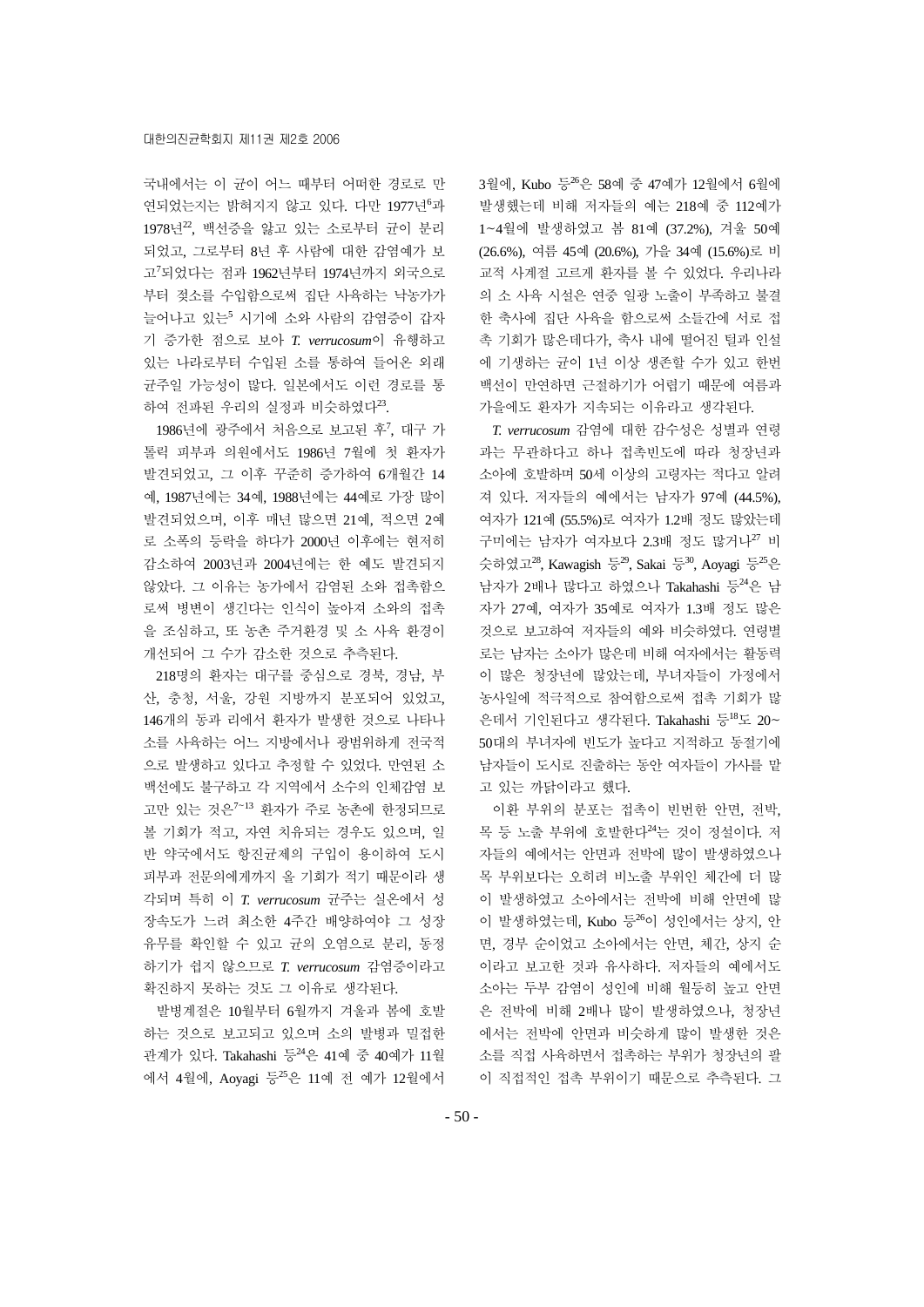러나 George 등<sup>28</sup>이 보고한 미국 미시간 동북부의 31예에서는 14세 미만의 환자가 대부분이었고 (24 예), 소아는 두부에 우선하여 발생하고 체부는 2차 적으로 발생하며, 성인 남자에서는 안면의 수염 부 위와 경부에 가장 흔하고 손목 부위에 때때로 발생 하며, 성인 여자에서는 노출 부위에 발생했다는 것 은 저자들의 예와 차이가 있었다.

*T. verrucosum*의 임상형태는 다양하며 병형 구분 도 보고자 사이에 약간의 차이가 있으나, 경계가 뚜 렷하고 가장자리가 폭넓게 부풀어 오르고 중심치유 가 적어 전체적으로 균등한 홍반의 둥근 병변이 다 발성으로 나타나는 tinea circinata형, 짙은 적갈색의 배경에 소모낭성 농포가 모여 가피와 미란을 동반 하는 삼출성의 agminated folliculitis형, 성인의 턱 부 위 모공에 농양을 형성하는 sycosis trichophytica형, 소아의 두부에 농종을 형성하는 kerion celsi 등으로 분류되고 있으나 tinea circinata형이 월등히 많다 $^{24,30}$ 저자들도 최근 분류에 의해 tinea circinata, agminated folliculitis, tinea barbae, kerion celsi 등의 4가지 형태로 나누었는데 그 중 tinea circinata형이 150예로 73.9% 를 차지하여 가장 많았으며 안면에 발생할 경우 홍 반성 루푸스, 주사, 접촉성 피부염과 감별이 필요할 정도로 임상 양상이 유사하다는 것은 *Microsporum canis* 감염증에 대한 보고들31,32과 비슷하였다. Kerion celsi형은 모낭을 침범하여 농포성 병변을 일으키기 쉬워 소아에는 kerion celsi, 남자 성인에게는 tinea barbae형이 생기는데 그 빈도는 일반적으로 낮으나 보고자에 따라 높은 빈도를 보이는 예도 있다<sup>28</sup>. 저 자들의 예에서는 kerion celsi형은 30명으로 13.8%였 고, 성별과 관계없이 4~15세의 대부분의 소아에서 발생하였다. 성인에서는 비교적 드물며 본 보고에서 는 성인 여자에서 4예가 발생하였고, 외국의 보고에 서는 61세 남자29, 45세 남자33, 22세 남자<sup>34</sup> 등의 보 고가 있다. *T. verrucosum*이 두부에 감염되었을 경우 모낭에 심한 염증을 일으킨다는 이유로 두부 백선의 형태로 지속될 수가 없고, kerion celsi로 진행된다는 Kasai 등35의 주장과는 달리 저자들의 예에서는 2예 가 전형적 두부 백선의 형태로 발생한 것은 흥미로 운 예라고 생각된다. Agminated folliculitis형은 *Trichophyton mentagrophytes* 감염증과 임상상이 유사하 며 빈도는 보고자에 따라 다르나 tinea circinata형에

대한 비는 Takahashi 등 $30:8$ , Kawagishi 등 $36$ 의 90:14, Sakai 등29의 13:2에 비해 저자들의 예는 161:9 로 낮았고, Mizumoto 등37의 21:1보다는 높았다. 또,  $Kawagisihi$  등 $36$ 은 여성의 안면에 호발한다고 하나 저자들의 경우 주로 여성의 사지에 발생해 안면에서 높다는 것과는 차이가 있었다.

*T. verrucosum*은 가족내 발생빈도가 높고 특히 소 아 감염이 많다. 이 경우 부모가 소로부터 감염되어 자식에게, 또는 자식으로부터 부모에게 전염된다고 하나 Georg 등28은 주로 오염된 의복을 통하여 간접 적으로 전파된다고 하였다. 저자들의 예에서는 148 가족 중 46 가족 (31.1%)에서 발생했는데 이때 주부 감염이 27 가족 (18.5%)에서나 발생하였다. 그러므로 주부가 자주 농가를 방문하는 동안 의복 등에 오염 되어 가족에게 전염시키는 중요한 매개체가 될 것 으로 추측할 수 있다.

*T. verrucosum* 감염은 대부분 소 백선으로부터 직 접 감염되는 것으로 잘 알려지고 있고 국내에서 보 고된 증례들7,9,10~<sup>13</sup>도 모두 소로부터 직접 감염되었 다고 생각되나, 저자들의 예에서는 소에서 직접 감 염되었다고 생각되는 예는 문진에 응답한 126예 중 99예 (78.6%)였는데 27예는 감염원을 알아낼 수 없 었으며 이 중 21예가 여자인 점은 전술한 것과 같이 여자가 전염의 간접적인 매개체가 될 가능성이 높다 고 추측된다.

*T. verrucosum* 감염증의 치료에서 Hall38은 내복약 제 griseofulvin을 되도록 염증 증상이 심해지기 전 에 사용해야 한다고 했으며 Takahashi 등<sup>24</sup>은 agminated folliculitis와 kerion형에는 griseofulvin이, tinea circinata에는 국소요법이 좋다고 했다. 그러나 Kasai 등35은 tinea circinata형과 같이 털이 없는 피부의 병 소라도 솜털에 균이 침입하게 되므로 griseofulvin 내복이 필요하다고 했으며 일반적으로 국소요법은 효과가 적고 오히려 자극이 되어 악화시킨다고 했다. 저자들은 병형과 상관없이 대부분의 예에서 항진균 제 내복과 국소요법을 병용하였으며 증상에 따라 심한 염증시에는 steroid, 2차 감염시에는 항생제를 병용했으며 지금까지 *T. verrucosum* 치료에서 사용 이 보고되지 않은 terbinafine (20예), ketoconazole (5 예)과 1예가 보고된12 itraconazole (15예)을 경구로 사용한 예에서도 치료에 문제점은 없었다.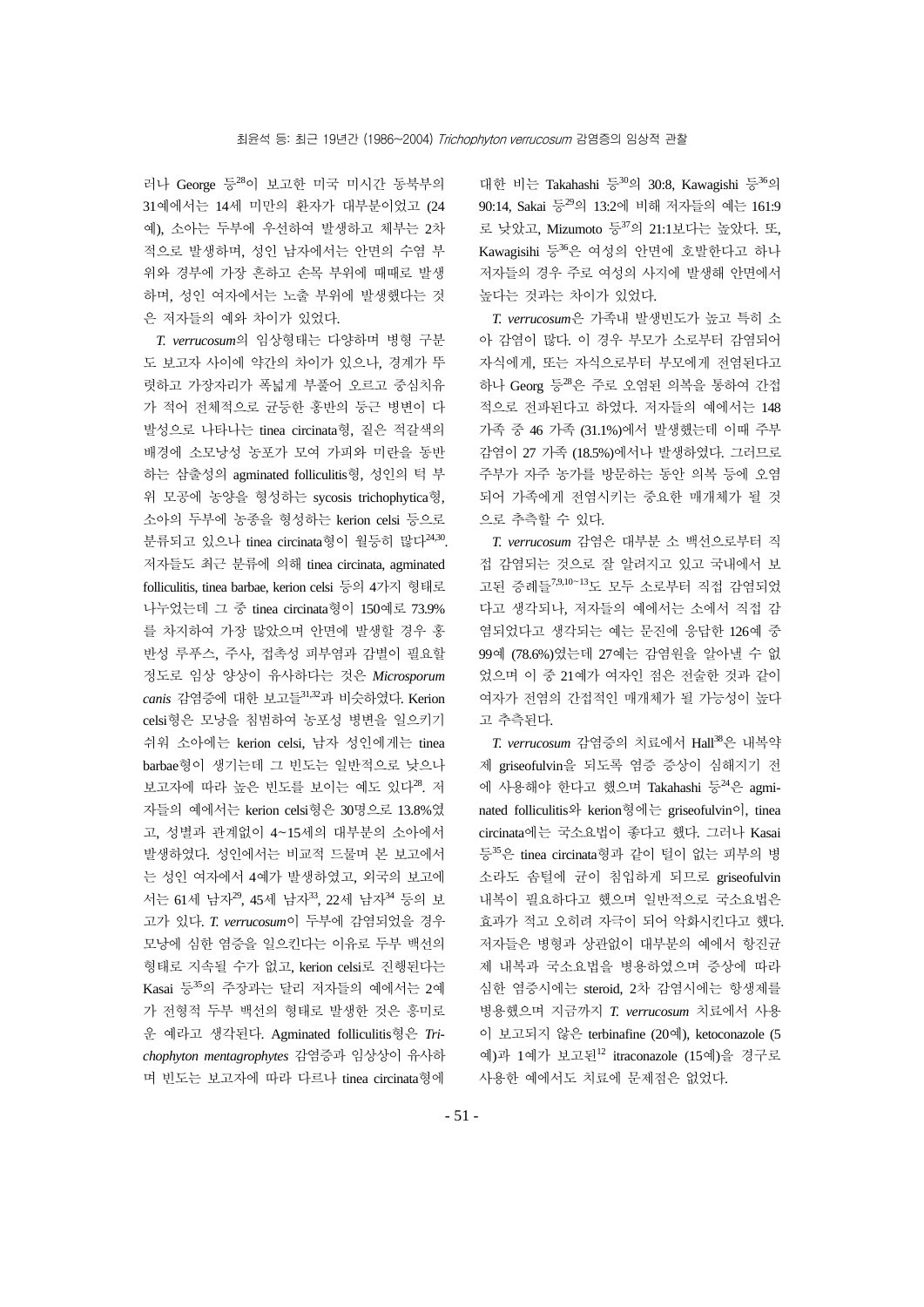# 결 론

1986년 1월부터 2004년 12월까지 19년간 가톨릭 피부과 의원에 내원하여 *T. verrucosum*에 의한 백선 으로 진단된 환자 218명을 대상으로 후향적 관찰을 시행하였다.

1. 1986년 균의 첫 동정 이후 발생빈도가 증가하 여 1988년에 44예로 가장 많았는데, 2000년도 들면 서 현저히 감소하였고, 2003, 2004년에는 한 명도 없었다.

2. 지역별로는 대구광역시 47예, 경상북도 137예, 경상남도 29예, 기타 지역이 5예였다. 생활별로는 도시 중심부가 7명이었고, 나머지 대다수는 도시에 살지라도 주변부에 살거나 농촌에 살고 있는 환자들 이었다.

3. 계절별로는 봄이 81예 (37.2%)로 가장 많았고, 다음이 겨울, 여름, 가을의 순이었다.

4. 남녀비율은 남자가 97예, 여자가 121예로 여자 가 많았다. 연령별로는 6세에서 10세 사이가 36명 (16.5%)으로 가장 많았고 특히 15세 이하가 90명으 로 41.3%를 차지하였다.

5. 초발 부위는 얼굴이 83예 (37.6%)로 가장 많았 고, 다음이 팔, 체간, 두부, 다리, 목의 순이었다.

6. 병형별로는 tinea circinata가 150예 (68.8%)이 었고, 다음이 kerion celsi, tinea barbae, agminated folliculitis 등의 순이었다.

7. 조사된 126명의 환자 중 백선 병변이 있는 소 를 사육하는 환자가 99명 (78.6%)이었고, 백선 병변 이 없는 소를 사육하는 환자가 8명 (6.3%), 소를 사 육하지 않는 환자가 19명 (15.1%)이었다.

# 참 고 문 헌

- 1. Rebell G, Taplin D. Dermatophytes-their recognition and identification, Revised ed. Florida: University of Miami Press, 1979: 47-48
- 2. Rippon JW. Medical mycology. 3rd ed. Philadelphia: W. B. Saunders Co., 1988: 215-217
- 3. Pier AC, Smith JMB, Alexious H, et al. Animal ringworm- its aetiology, public health significance

and control. J Med Vet Mycol (suppl) 1994; 32: 133  $-150$ 

- 4. Rook A, Wilkinson DS, Ebling FJG, et al: Textbook of dermatology. 4th ed. Oxford: Black-well scientific Publication, 1986: 885-986
- 5. 이헌준, 조성환, 최원필 등. 소 피부사상균의 역학적 및 진균학적 연구. 한국수의공중보건학 회지 1991; 15: 247-253
- 6. 최원필, 여상건, 이현범. 한우에 집단 발생한 백선균에 대한 연구. 대한수의학학회지 1979; 19: 149-152
- 7. 김영표, 전인기, 김승훈. *Trichophyton verrucosum*에 의한 두부 독창과 역학적 관찰. 대피지 1986; 24: 687-691
- 8. 오수희, 서순봉, 전재복. *Trichophyton verrucosum* 감염 백선의 임상적, 균학적 및 감염원에 대한 관찰. 대피지 제 39차 대한피부과학회 추 계 학술대회 초록 1987: 19
- 9. 김현석, 최종수, 김기홍. *Trichophyton verrucosum*에 의한 두부 독창 1예. 대피지 1987; 27: 73 -78
- 10. 김용대, 박의수, 이규석 등. 가족간에 발생한 *Trichophyton verrucosum*에 의한 체부 백선. 대 피지 1989; 27: 435-439
- 11. 오수희, 김성화, 서순봉. 최근 11년간 대구 지 방에서의 성인 두부 백선. 대피지 1989; 27: 666 -679
- 12. 서무규, 성열오, 김정란. Itraconazole 로 치료한 *Trichophyton verrucosum*에 의한 두부 독창 1예. 대피지 1994; 32: 124-129.
- 13. 노영우, 이우재, 서기범 등. 충청 지방에서 발 생한 *Trichophyton verrucosum*에 의한 두부 독 창 1예. 대피지 1997; 35: 187-190
- 14. Sabourad R. Contribution a 1' etude de la trichophytie humaine. Ann Dermatol Syphiol 1893; 4: 814-835 cited from reference 16
- 15. Bodin E. Les Champignons parasites de 1' homme. Paris, Masson et Cie, 1902. cited from reference 16
- 16. 김종철, 최종수, 김기홍 등. 대구 지역에서 분 리된 *Trichophyton verrucosum*의 진균학적 성상. 대피지 1992; 30: 761-768